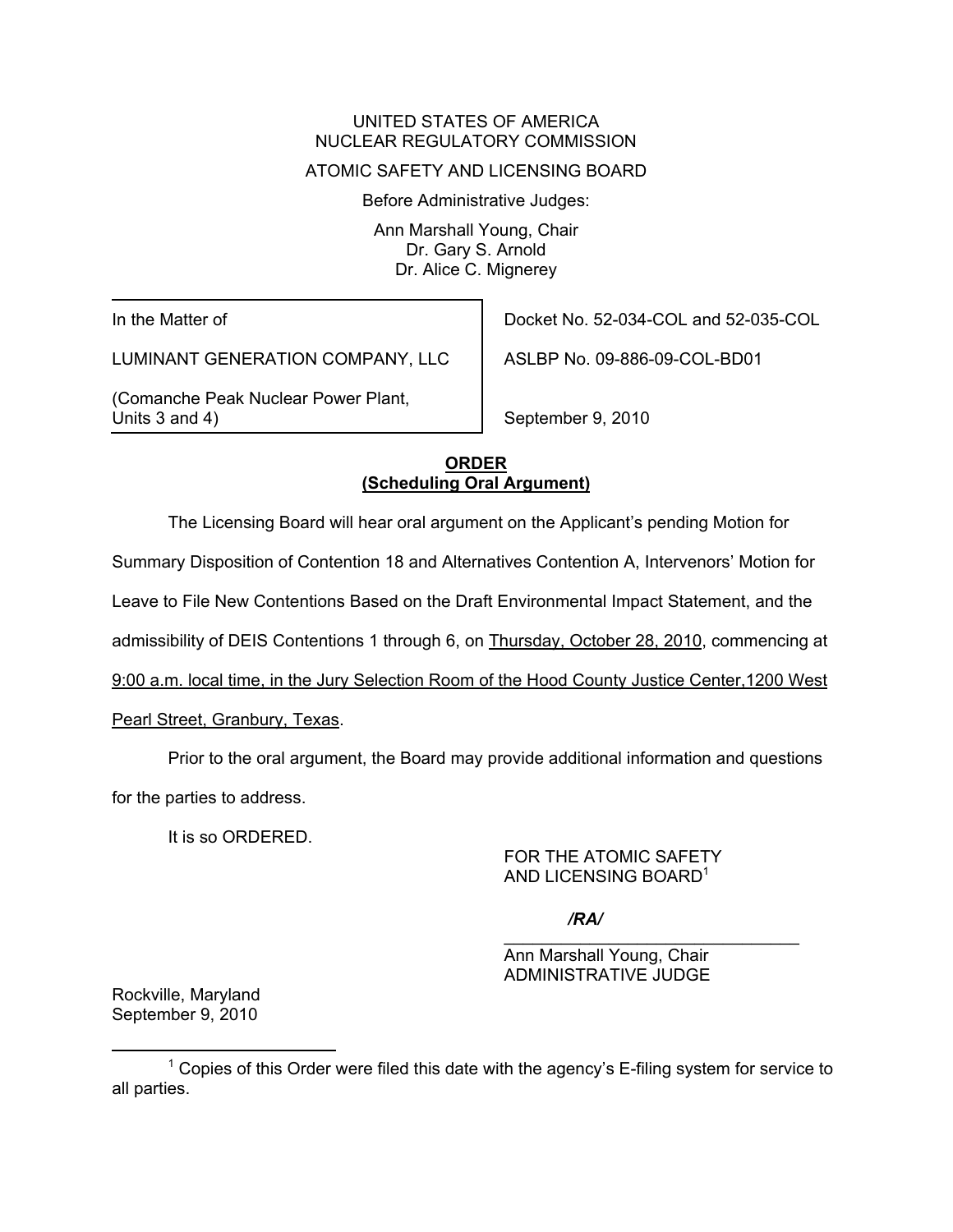### UNITED STATES OF AMERICA NUCLEAR REGULATORY COMMISSION

)

In the Matter of (1)

LUMINANT GENERATION COMPANY, LLC ) Docket Nos. 52-034-COL

 $)$ ) and the contract of  $\mathcal{L}$ 

) and 52-035-COL

(Comanche Peak Nuclear Power Plant, ) Units  $3$  and  $4$ )

### CERTIFICATE OF SERVICE

I hereby certify that copies of the foregoing ORDER (SCHEDULING ORAL ARGUMENT) have been served upon the following persons by Electronic Information Exchange.

Office of Commission Appellate **Adjudication** U.S. Nuclear Regulatory Commission Washington, DC 20555-0001 E-mail: ocaamail@nrc.gov

U.S. Nuclear Regulatory Commission. Atomic Safety and Licensing Board Panel Mail Stop T-3F23 Washington, DC 20555-0001

Ann Marshall Young, Chairman Administrative Judge E-mail: ann.young@nrc.gov

Gary S. Arnold Administrative Judge E-mail: gary.arnold@nrc.gov

Alice C. Mignerey Administrative Judge E-mail: acm3@nrc.gov

Ann Hove, Law Clerk E-mail: ann.hove@nrc.gov

U.S. Nuclear Regulatory Commission Office of the Secretary of the Commission Rulemakings & Adjudications Staff Mail Stop O-16C1 Washington, DC 20555-0001 E-mail: hearingdocket@nrc.gov

U.S. Nuclear Regulatory Commission Office of the General Counsel Mail Stop - O-15 D21 Washington, DC 20555-0001 Marian Zobler, Esq. Laura Goldin, Esq. James P. Biggins, Esq. Susan Vrahoretis, Esq. Sara Kirkwood, Esq. E-mail: marian.zobler@nrc.gov laura.goldin@nrc.gov james.biggins@nrc.gov susan.vrahoretis@nrc.gov Sara.Kirkwood@nrc.gov

OGC Mail Center : OGCMailCenter@nrc.gov